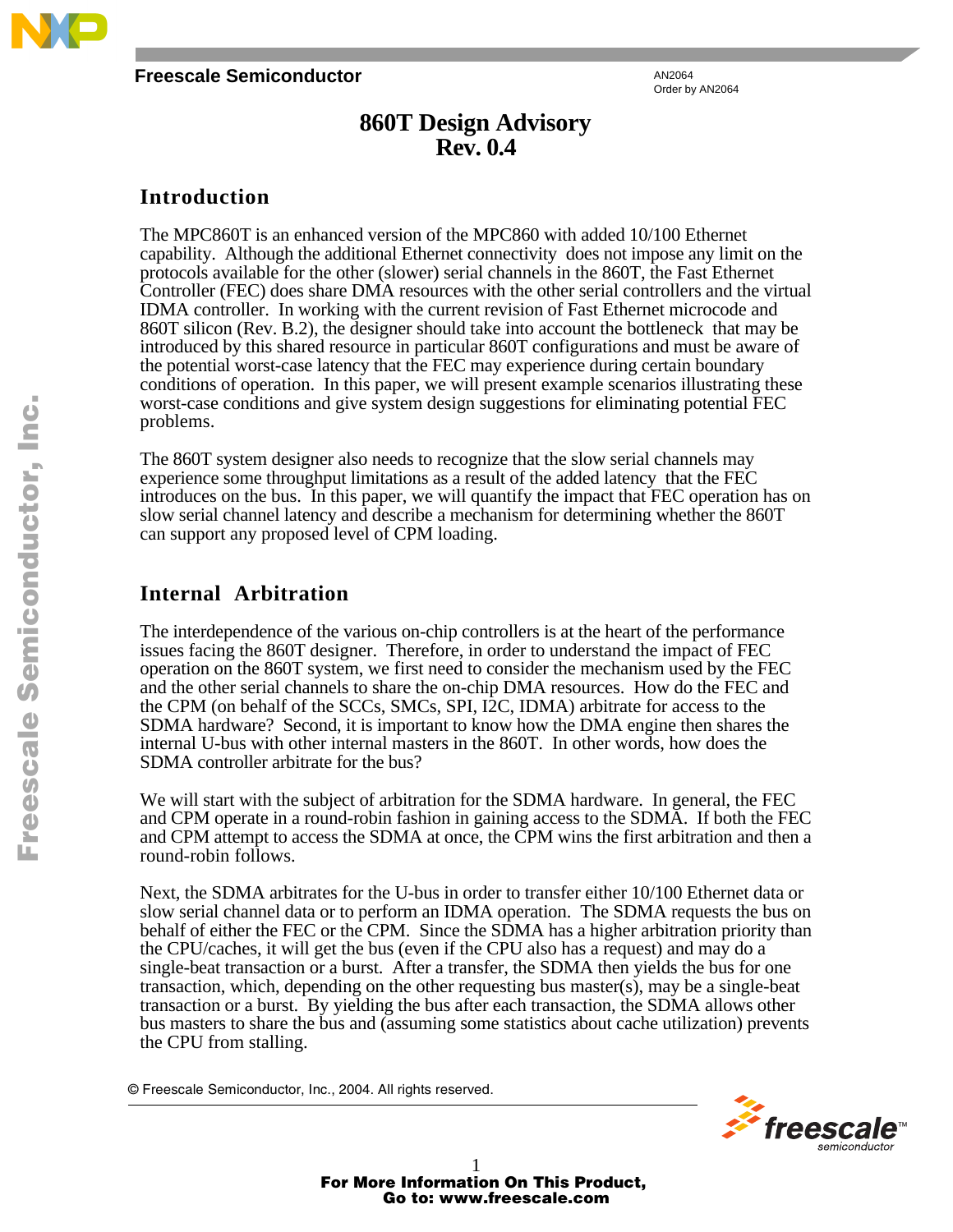

If the CPU, FEC, and CPM all have bus requests, then the mastership would alternately pass from the SDMA to the CPU and back to the SDMA, etc. Each time the SDMA is bus master, access is granted in round-robin fashion to the FEC and the CPM (for the slow serial channels or the IDMA). The accesses occur in the following sequence: SDMA ... CPU ... SDMA ... CPU ... SDMA etc.

When the CPU (with caches active) is bus master, accesses to cacheable memory will be bursts. By contrast, when the SDMA is bus master, the transaction may or may not be a burst, depending on the source of the request. FEC and IDMA requests to the SDMA resource do generate bursts to and from memory for data transfers (although buffer descriptor accesses are single-beat transactions). On the other hand, requests from the CPM on behalf of the SCCs, SMCs, SPI, or I2C controllers will generate only single-beat transactions.

Initially, we will assume that the IDMA is the source of requests to the CPM (which in turn arbitrates for use of the SDMA). By including the burst transfers of the IDMA, rather than single-beat transfers of the slow serial controllers, we will arrive at a better representation of the worst case latency for the FEC.

Now, looking more specifically at the source of the request to the SDMA, bus accesses occur in the following sequence: FEC ... CPU ... IDMA ... CPU ... FEC etc.

## **Timing Analysis: Base Case**

Next, we will consider the capability of the bus interface for a 50MHz 860T, utilizing an SDRAM memory system with equal access timing for burst reads and burst writes: 5-1-1- 1. (Note: For a memory system with a longer access time for burst reads than for burst writes, we could use the read timing for all accesses to illustrate the worst case instantaneous access time. Alternatively, we could an average of the read and write timing. We will consider this choice in the examples section ahead.) In our system, one burst transfer of 4 words (=16 bytes) to or from memory takes 8cycles  $*$  20ns/cycle = 160ns. Thus, the 860T's bus interface is capable of transferring one byte every 10ns.

Now, we will focus on the requirements of the FEC. Full-duplex Fast Ethernet has a 200Mbps data rate, or a demand for one byte to be transferred to/from memory every 40ns. (Similarly, half-duplex Fast Ethernet has a 100Mbps data rate, or a demand for one byte every 80ns.) We need to determine whether the 5-1-1-1 SDRAM access timing, is sufficient to support the demand of the FEC (in full- or half-duplex operation) as well as the demands of the other internal bus masters (e.g. CPU, CPM) in the 860T. We begin the calculations by considering the worst case latency conditions that the FEC will experience, and we will determine whether the FEC can still support a bus transfer rate of one byte every 40ns.

Under worst case conditions for the FEC, the CPU would use the bus for a transfer every time the SDMA yielded the bus after its own transaction. In addition, the CPM would request the use of the SDMA resource each time the round-robin between FEC and CPM returns to the CPM. As a result, the bus mastership would proceed as described earlier: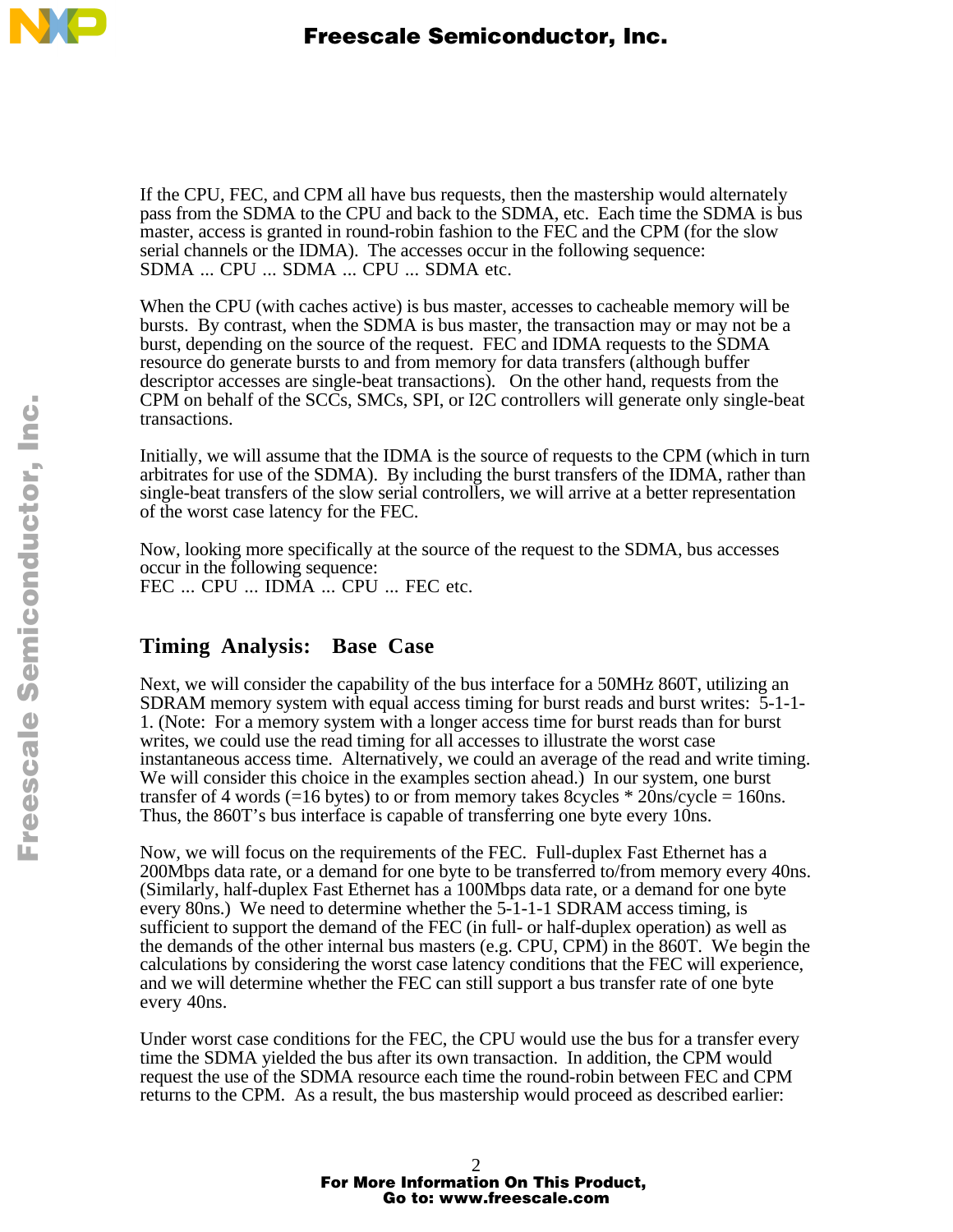

FEC ... CPU ... IDMA ... CPU ... FEC etc.

Adding to our analysis the number of bus cycles required for each bus master to complete its burst transaction, and using the 5-1-1-1 timing from above, we have the following sequence of bus cycles:

FEC (8) ... CPU (8) ... IDMA (8) ... CPU (8) ... FEC (8) etc.

From this example, we can see that the FEC makes one burst transfer every 32 cycles, for a data rate of one byte every 40ns:

 $(16 \text{ bytes} / 32 \text{ cycles})*(50x10^6 \text{ cycles/sec})=1 \text{byte}/40 \text{ns}$ 

At first glance, we might say that this rate is exactly what was required for full-duplex Fast Ethernet, (and even exceeds the requirement for half-duplex Fast Ethernet), and therefore conclude that this system will work. On the other hand, we have not yet considered one of the system boundary conditions, namely, the instantaneous effect of accesses to Fast Ethernet buffer descriptors on the latency seen by the FEC.

Each time the FEC needs to close the current buffer descriptor and open a new one, the 860 performs three single-beat accesses to memory: one access to write the status back to the current BD, and two more to read the next BD. The same process occurs for both Tx and Rx buffer descriptors. Furthermore, BD accesses have a higher priority in the FEC than data transfers, so BD accesses will add to the latency described above for burst transfers of Fast Ethernet data.

When the FEC is configured for full-duplex Fast Ethernet, the transmitter and receiver in the FEC will alternate their memory accesses. The worst case added latency for BD accesses occurs when new BDs must be opened for both Tx and Rx at the same time. (Even with half-duplex Fast Ethernet, the system may still experience a simultaneous demand for new Tx and Rx buffer descriptors. Consider the scenario in which the FEC begins transmission of a frame immediately after it completes reception of another frame. In this case, the FEC starts filling up the Tx FIFO with data from memory while still completing the transfer of received data from the Rx FIFO to memory.) If the FEC's transmitter has just used the FEC bus mastership for bursting data from memory into the Tx FIFO, then the receiver will have the next available data access time. In addition, the opening of new BDs will cause six single-beat accesses to memory (three for Tx and three for Rx) to consume the next six times that the FEC becomes bus master. Keeping in mind that single-beat accesses to the 5-1-1-1 memory system take 5 cycles each, we would see the following sequence of cycles on the bus:

FEC-Txdata (8) ... CPU (8) ... IDMA (8) ... CPU (8) ... FEC-Rxdata (8) ... CPU (8) ... IDMA (8) ... CPU (8) ... FEC-TxBD (5) ... CPU (8) ... IDMA (8) ... CPU (8) ... FEC-RxBD (5) ... CPU (8) ... IDMA (8) ... CPU (8) ... FEC-TxBD (5) ... CPU (8) ... IDMA (8) ... CPU (8) ... FEC-RxBD (5) ... CPU (8) ... IDMA (8) ... CPU (8) ... FEC-TxBD (5) ... CPU (8) ... IDMA (8) ... CPU (8) ... FEC-RxBD (5) ... CPU (8) ... IDMA (8) ... CPU (8) ... and loop on the top two lines until a buffer descriptor needs service again.

For this boundary case, the FEC's Tx FIFO obtains one burst of data in a total of 238 cycles:  $32 + 32 + 6*(5+8+8+8) = 238$  cycles. This translates into a worst case latency of 238 cycles  $/50*10^6$  cycles/sec = 4.76us between successive accesses to Fast Ethernet transmit data. Generally, the FEC's Tx FIFO can absorb this latency when it occurs in the middle of transmission of a frame. However, if this string of buffer descriptor accesses occurs early in the frame, when the Tx FIFO contains a minimum number of bytes ready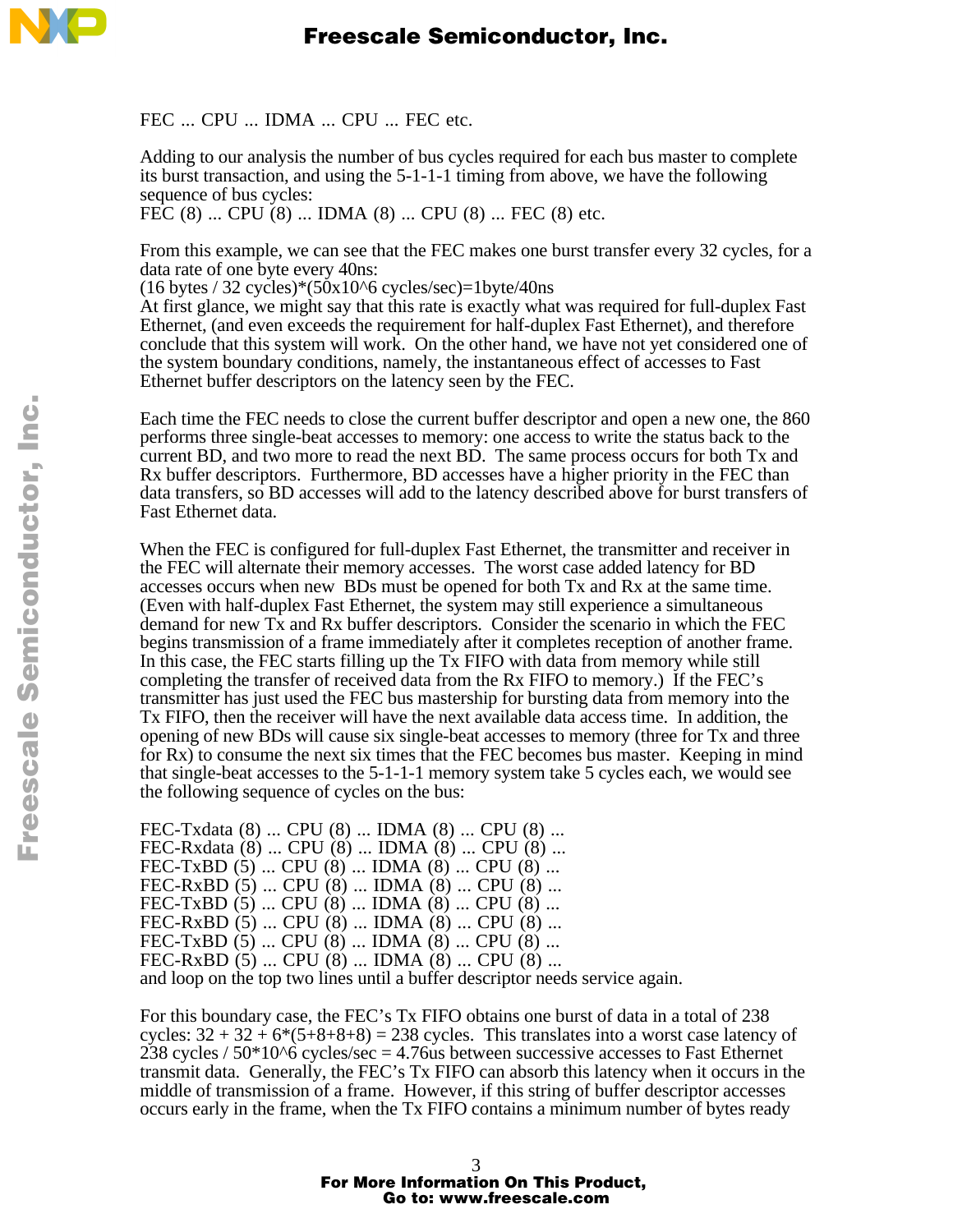

for transmission, an excessive latency for bringing Tx data from memory into the Tx FIFO could cause the FIFO to underrun.

To determine whether 4.76us is an excessive latency, we must consider the number of bytes in the Tx FIFO, as well as the transmit data rate on the line (100Mbps). By design, the FEC will not begin transmission of a new frame until the Tx FIFO contains 56 bytes of user data. Adding these 56 bytes to the 8 bytes of preamble generated in hardware, the FEC is prepared to transmit for exactly 64 byte-times, i.e. the duration of the collision window at the start of the frame. If the size of the data buffer for this particular frame is equal to 56 bytes, (which is the size of the user data field of a minimum length frame), then the BD accesses begin just when the Tx FIFO has 56 bytes available for transmission. In this case, while the buffer descriptor accesses take place, the Tx FIFO will drain to an empty state in 5.12us:

 $(64$ bytes\*8bits/byte)/100x10^6bits/sec = 5.12 us

Since the latency of 4.76us is less than the FIFO's drain time of 5.12us, the Tx FIFO will not underrun in these conditions. To alleviate the need for this margin, however, the system should make use of larger buffers. This step would not only minimize the number of times that buffer descriptors must be opened and closed (thereby reducing system overhead), but it would also reduce the number of instances that the boundary case above could occur.

## **Timing Analysis: Why SDRAM is necessary in an MPC860T System**

Suppose that the cost requirements of the design call for the use of a 40MHz 860T and EDO DRAM, rather than a 50MHz system with SDRAM, as described above. How will the new memory interface timing affect the risk of Tx FIFO underrun? We will begin by making a few assumptions. First, let us assume that the access timing for the EDO memory system is as follows:

| <b>Burst Read:</b>        | $4 - 2 - 2 - 2$ |
|---------------------------|-----------------|
| <b>Burst Write:</b>       | $3 - 2 - 2 - 2$ |
| Single Beat Read:         | 4               |
| <b>Single Beat Write:</b> | 3               |

Second, since the access timing differs for read and write, we must choose an appropriate value to use for each cycle controlled by the various internal masters of the 860T. We will use the Burst Read value (10 clocks) for all CPU accesses, since this represents the worst case. We will use the average of the Burst Read and Burst Write values (9.5 clocks) for the IDMA accesses, since each IDMA transfer must include one write for every read. For the FEC cycles, we will use each of the Burst Read (10), Burst Write (9), Single Read (4), and Single Write (3) timing values where appropriate.

With these assumptions in mind, we proceed to a timing analysis of the 40MHz 860T system with EDO DRAM, during the boundary case in which buffer descriptor accesses intervene between transmit data accesses:

FEC-Txdata Read (10) ... CPU (10) ... IDMA (9.5) ... CPU (10) ... FEC-Rxdata Write (9) ... CPU (10) ... IDMA (9.5) ... CPU (10) ... FEC-TxBD Write (3) ... CPU (10) ... IDMA (9.5) ... CPU (10) ... FEC-RxBD Write (3) ... CPU (10) ... IDMA (9.5) ... CPU (10) ...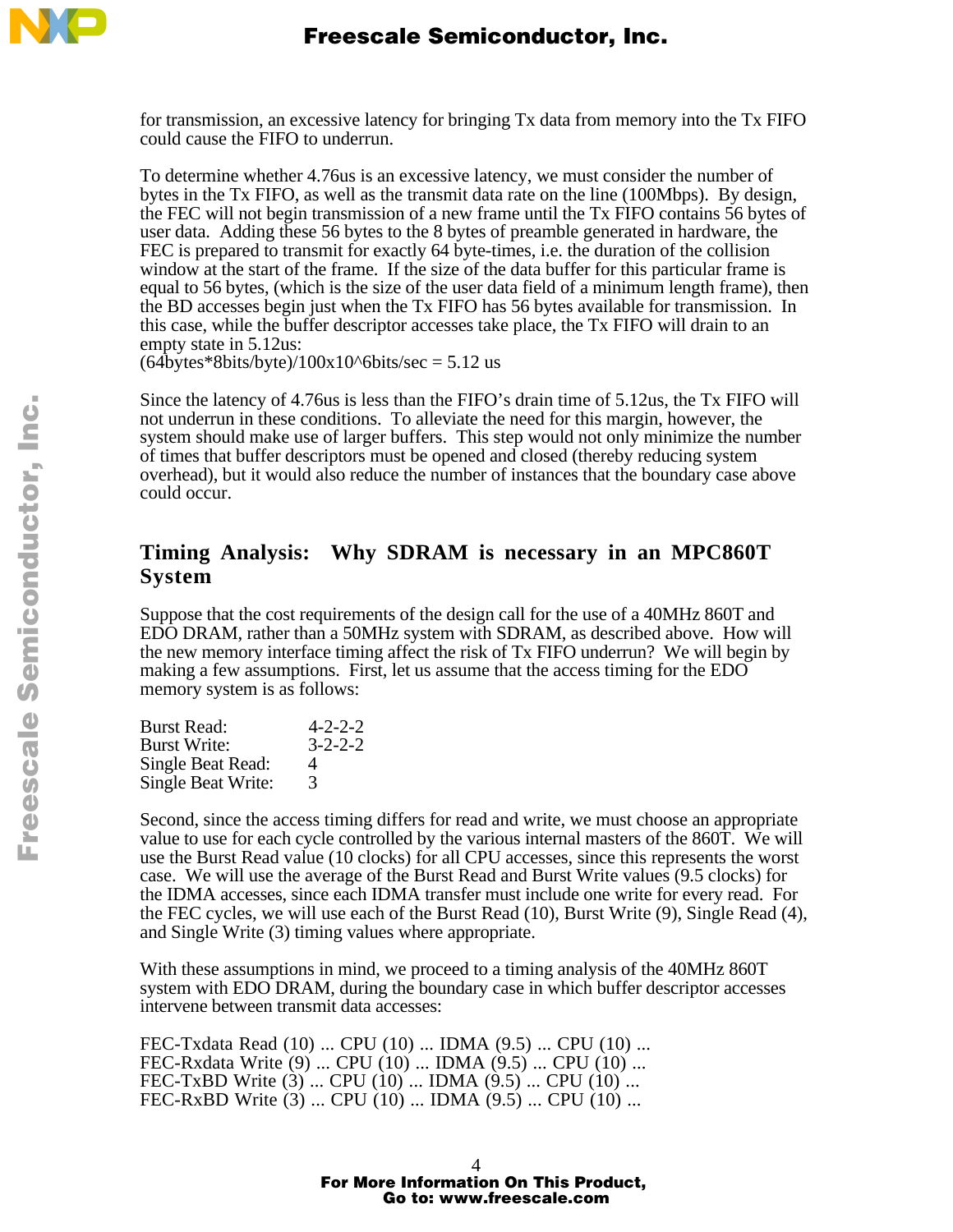

FEC-TxBD Read (4) ... CPU (10) ... IDMA (9.5) ... CPU (10) ... FEC-RxBD Read (4) ... CPU (10) ... IDMA (9.5) ... CPU (10) ... FEC-TxBD Read (4) ... CPU (10) ... IDMA (9.5) ... CPU (10) ... FEC-RxBD Read (4) ... CPU (10) ... IDMA (9.5) ... CPU (10) ... and loop on the top two lines until a buffer descriptor needs service again.

For the boundary case, the FEC's Tx FIFO obtains one burst of data in a total of 277 cycles:  $39.5 + 38.5 + 2*(3+10+9.5+10) + 4*(4+10+9.5+10) = 277$  cycles. This translates into a worst case latency of 277 cycles  $/$  40 $*$ 10 $\degree$ 6 cycles/sec = 6.93us between successive accesses to Fast Ethernet transmit data. A comparison of this value with the Tx FIFO drain time of 5.12us reveals that the 40MHz EDO implementation would also experience the possibility of Tx FIFO underruns.

Before accepting the Tx FIFO underrun as a certainty in the design, however, we should consider some redesign alternatives that could potentially prevent the underrun event altogether. We will analyze the impact of each of the following four changes: (1) Replace EDO DRAM memory system with SDRAM

(2) Use an external DMA controller instead of the 860's IDMA

(3) Run the 860 at a faster clock speed

## Redesign Option 1: SDRAM

Beginning with a 40MHz design incorporating full-duplex Fast Ethernet, we consider a single system change in the area of memory. Using the SDRAM timing of 5-1-1-1 for reads and writes, which can be supported in a 40MHz design, we arrive at the following new timing sequence:

FEC-Txdata Read (8) ... CPU (8) ... IDMA (8) ... CPU (8) ... FEC-Rxdata Write (8) ... CPU (8) ... IDMA (8) ... CPU (8) ... FEC-TxBD Write (5) ... CPU (8) ... IDMA (8) ... CPU (8) ... FEC-RxBD Write (5) ... CPU (8) ... IDMA (8) ... CPU (8) ... FEC-TxBD Read (5) ... CPU (8) ... IDMA (8) ... CPU (8) ... FEC-RxBD Read (5) ... CPU (8) ... IDMA (8) ... CPU (8) ... FEC-TxBD Read (5) ... CPU (8) ... IDMA (8) ... CPU (8) ... FEC-RxBD Read (5) ... CPU (8) ... IDMA (8) ... CPU (8) ... and loop on the top two lines until a buffer descriptor needs service again.

With these values, one burst of Tx data occurs every 238 cycles, for a latency of 238 cycles  $/40*10<sup>6</sup>$  cycles/sec = 5.95us. This value still exceeds the FIFO drain time, so we must conclude that upgrading from EDO to SDRAM is not sufficient to eliminate the Tx FIFO underrun risk.

## Redesign Option 2: Eliminate IDMA

If we support the system's IDMA needs outside of the 860T, then the CPM's internal bus mastership tenures are used solely for serial channel activity. Since the accesses for supporting serial channels are always single beat accesses, rather than bursts, we alter the baseline case by replacing the IDMA burst timing (9.5 cycles for the average of burst read and burst write) with the single-beat read timing of 4 cycles. We use the read access time rather than an average of read and write (3.5 cycles) in order to evaluate the worst case latency during this boundary condition: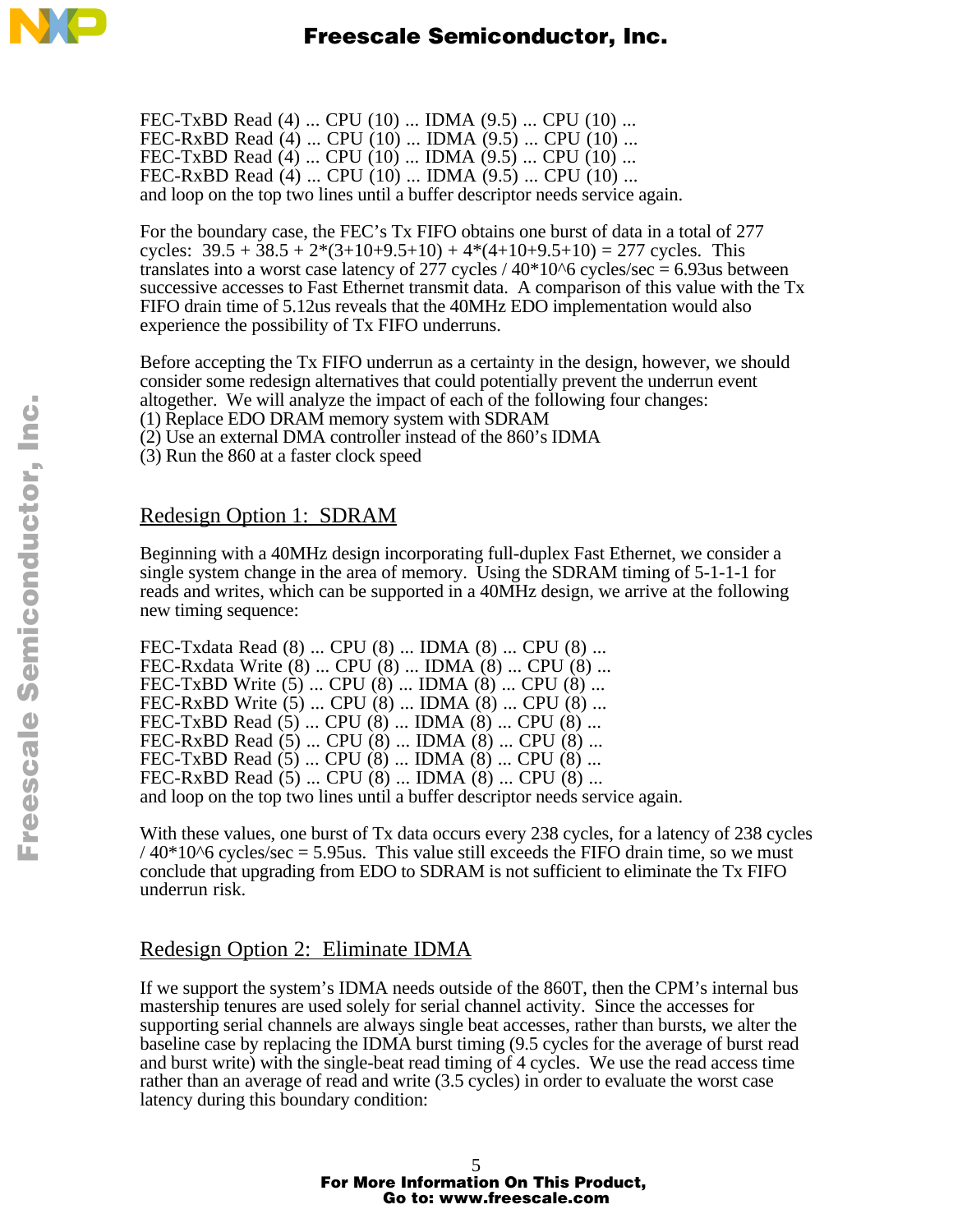

FEC-Txdata Read (10) ... CPU (10) ... non-IDMA CPM (4) ... CPU (10) FEC-Rxdata Write (9) ... CPU (10) ... non-IDMA CPM (4) ... CPU (10) FEC-TxBD Write (3) ... CPU (10) ... non-IDMA CPM (4) ... CPU (10) FEC-RxBD Write (3) ... CPU (10) ... non-IDMA CPM (4) ... CPU (10) FEC-TxBD Read (4) ... CPU (10) ... non-IDMA CPM (4) ... CPU (10) FEC-RxBD Read (4) ... CPU (10) ... non-IDMA CPM (4) ... CPU (10) FEC-TxBD Read (4) ... CPU (10) ... non-IDMA CPM (4) ... CPU (10) FEC-RxBD Read (4) ... CPU (10) ... non-IDMA CPM (4) ... CPU (10) and loop on the top two lines until a buffer descriptor needs service again.

The new timing analysis yields 233 total cycles and 233 cycles  $/40*10<sup>6</sup>$  cycles/sec = 5.825us of latency for the Fast Ethernet transmit data. Thus, eliminating support for IDMA in the 860 is not sufficient to eliminate the potential for Tx FIFO.

#### Redesign Option 3: 50MHz 860T

If we maintain EDO DRAM in the system but increase the 860T's clock speed, we arrive at a new timing pattern for the memory interface:

| $5 - 2 - 2 - 2$ |
|-----------------|
| $3 - 2 - 2 - 2$ |
| 5               |
| 3               |
|                 |

The access sequence with new timing is as follows:

FEC-Txdata Read (11) ... CPU (11) ... IDMA (10) ... CPU (11) ... FEC-Rxdata Write (9) ... CPU (11) ... IDMA (10) ... CPU (11) ... FEC-TxBD Write (3) ... CPU (11) ... IDMA (10) ... CPU (11) ... FEC-RxBD Write (3) ... CPU (11) ... IDMA (10) ... CPU (11) ... FEC-TxBD Read (5) ... CPU (11) ... IDMA (10) ... CPU (11) ... FEC-RxBD Read (5) ... CPU (11) ... IDMA (10) ... CPU (11) ... FEC-TxBD Read (5) ... CPU (11) ... IDMA (10) ... CPU (11) ... FEC-RxBD Read (5) ... CPU (11) ... IDMA (10) ... CPU (11) ... and loop on the top two lines until a buffer descriptor needs service again.

Once again, the analysis reveals that Tx FIFO underrun is not eliminated with the increase in 860 clock speed. The latency is 302 cycles  $/50*10<sup>6</sup>$  cycles/sec = 6.04us, which still exceeds 5.12us.

We have just completed an analysis of various redesign options and their impact on the risk of Tx FIFO underrun. Let us briefly look at the impact of bus latency on the FEC's receive path. In this direction, the key factor related to Rx FIFO overrun is simply the Rx FIFO size, which defaults to 256 bytes but is user-programmable. (The registers of interest are the FIFO Receive Bound Register, FIFO.R\_BOUND, and the FIFO Receive Start Register, FIFO.R\_FSTART.) In contrast to the Tx path, the Rx path can withstand a significant latency on the bus before the Rx FIFO fills to capacity. The transfer of receive data to memory begins as soon as a collision window (64 bytes) of Rx data is available in the FIFO. Therefore, if the Rx FIFO is empty when frame reception begins, and the Rx FIFO size is equal to the default, then the Rx FIFO can receive up to 192 bytes  $(= 256 - 64)$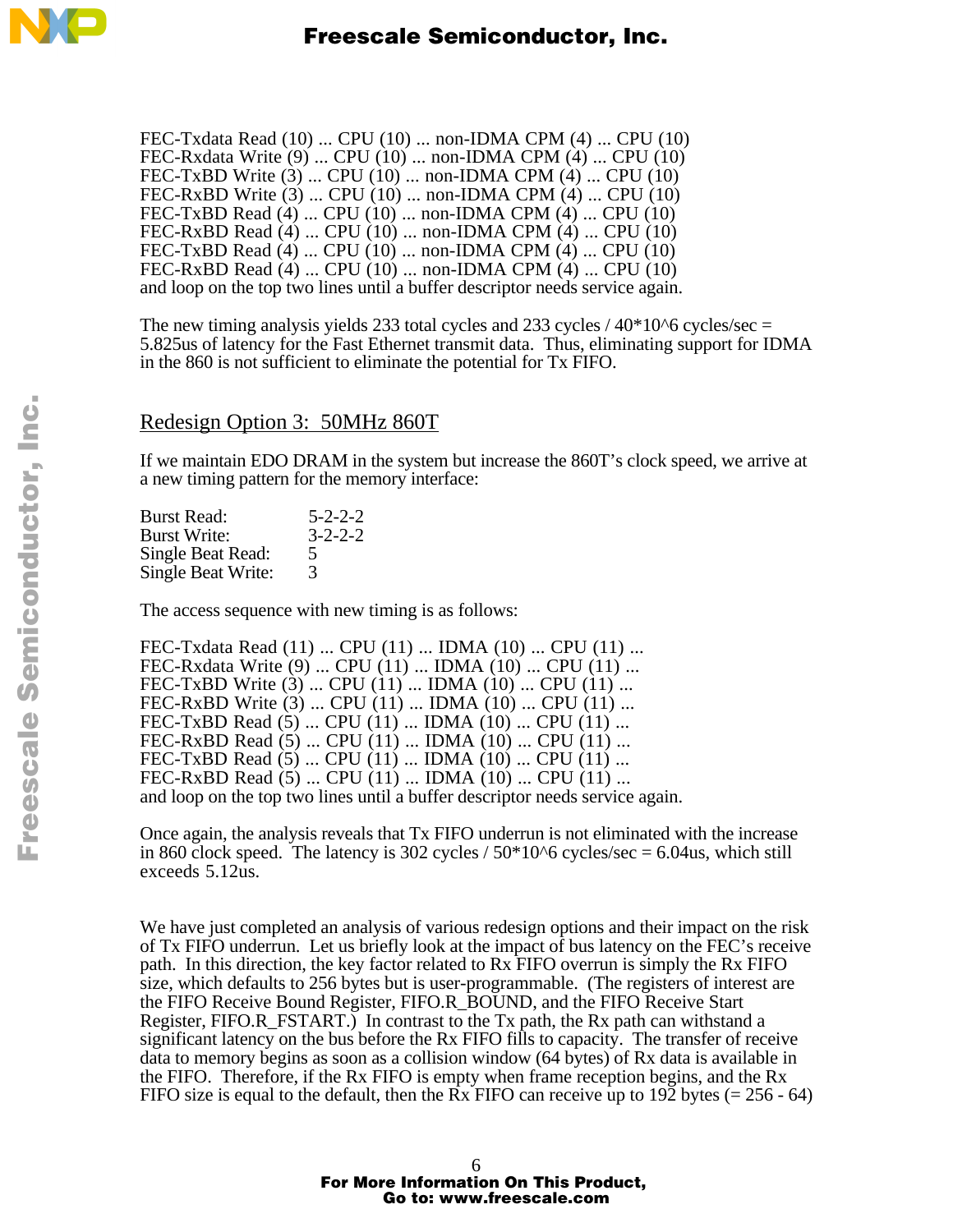

beyond the collision window before bus access latency would pose a threat of Rx FIFO overrun. Thus, although there is a boundary condition for the receive path, Tx FIFO underrun is the risk of greater concern.

# **CPM Performance Analysis**

Returning to the transmit case, and now complicating matters a bit further, consider the scenario in which the IDMA is not the only controller making requests to the CPM for access to the SDMA resource. If we add, for example, one 10BaseT channel on SCC1, we need to consider whether the FEC, IDMA, and CPU data transfers will cause excessive latency to the SCC. Ignoring the FEC traffic for a moment, we know that an 860 at 50MHz can support up to 4 10BaseT channels. (Using Table A-1 in Appendix A: Serial Performance of the 860 User's Manual, CPM utilization with 4 half-duplex 10BaseT channels is  $[4*(10/22)*(25MHz/50MHz)]=91\%$ . This assessment is based on the assumption that the CPM will experience a latency no greater than 12 cycles between accesses. Such an assumption is reasonable when the CPU, caches, and IDMA are the only other internal bus masters requesting the bus (i.e. no active FEC), for two reasons: (1) the SDMA, arbitrating on behalf of the CPM, has a higher priority than the CPU and caches, and (2) when the IDMA is programmed to have a lower request priority within the CPM than the SCCs, serial data transfers may occur whenever the CPM has bus mastership.

In an 860T, however, in which the SCCs and FEC must alternate use of the SDMA, and both must share the bus with the CPU, the CPM may regularly experience a latency greater than 12 cycles. As a result, the maximum loading of the CPM, as documented in the Serial Performance Appendix of the 860 User's Manual, must be derated. In order to ensure adequate bus access for the SCCs, and thereby prevent serial channel FIFO overruns or underruns, the system designer should be certain that the planned CPM loading does not exceed the percentage stated in Table 1 (below) for the corresponding CPM bus access latency:

| <b>CPM Bus Access Latency (cycles)</b> | <u>Maximum CPM Loading (%)</u> |
|----------------------------------------|--------------------------------|
| $0 \le x \le 12$                       | 100                            |
| $12 \le x \le 20$                      | 100 - 2 (x - 12)               |
| $20 \le x \le 50$                      | $84 - 1(x - 20)$               |
| $50 \le x \le 100$                     | $54 - .5(x - 50)$              |

Table 1. CPM Bus Access Latency vs. Maximum CPM Loading

Using the relationship outlined in Table 1 to determine the effect of increased latency on an 860T system's aggregate serial bandwidth capability, Table 2 (below) presents the results for a variety of latency values:

Maximum CPM Loading (%)

12 100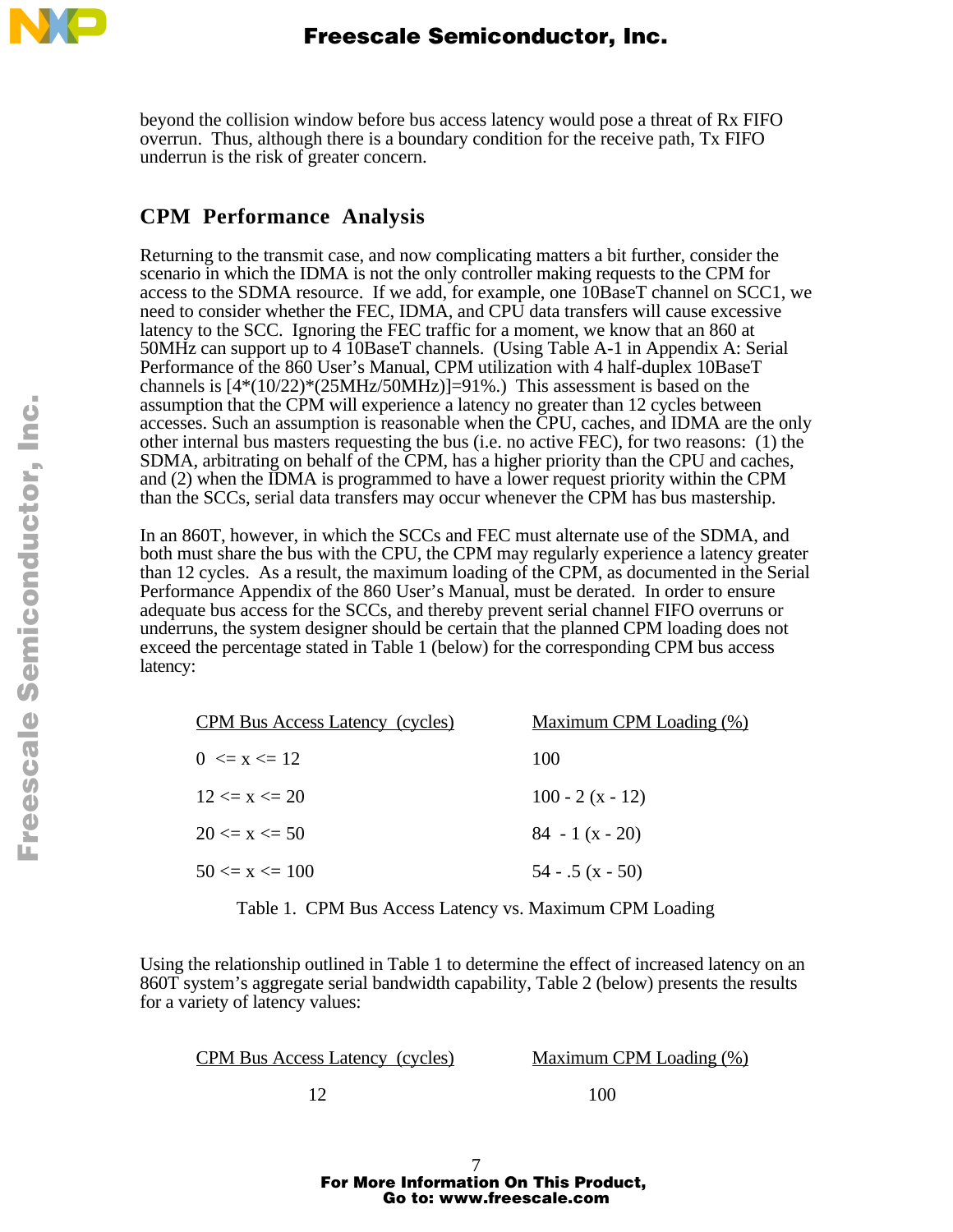

# Freescale Semiconductor, Inc.

| 20  | 84 |
|-----|----|
| 30  | 74 |
| 40  | 64 |
| 60  | 49 |
| 80  | 39 |
| 100 | 29 |

#### Table 2. Examples of CPM Bus Access Latency and corresponding Maximum CPM Loading

With this new information, we now consider the original sequence of accesses to the 860T's U-bus, and evaluate the CPM bus access latency and corresponding maximum CPM loading for the system. We have the following sequence of bus mastership: SDMA ... CPU ... SDMA ... CPU ... SDMA etc.

Assuming either the IDMA is programmed with lower priority than the SCCs, or the IDMA is not used in this application, then the following sequence illustrates the latency to the CPM:

FEC ... CPU ... CPM ... CPU ... FEC etc.

Adding cycles, based on the SDRAM timing for a 50MHz 860T: FEC  $(8)$  ... CPU  $(8)$  ... CPM  $(5)$  ... CPU  $(8)$  and repeat

Here, the latency between successive CPM accesses may be as great as 29 cycles: 5+8+8+8. Using Table 1 as a guide, the designer should recognize that the CPM loading of the system must not exceed 75%:  $84 - 1(29-20) = 75$ . With only a single 10BaseT channel on SCC1 and no IDMA, the CPM loading is well under the limit at just 23%: (10/22)\*(25MHz/50MHz)=0.227.

To examine the relationship between latency and loading even further, we will consider several 860 system scenarios (assuming 0 to 12 clocks of latency) and then determine the impact of added latency on a comparable 860T system.

#### Example 1

The 860's CPM is 98% loaded when handling 64 HDLC channels at 50 MHz. (Based on Table A-1 in Appendix A of the 860 User's Manual:

 $[(64*0.064)/2.1]*(25MHz/50MHz)=0.975.)$  When the latency increases to 29 clocks in an 860T system (as in the discussion above), the CPM loading must be at or below 75%. Starting from this value, we calculate that the CPM can handle up to 49 HDLC channels, rather than 64: [(49\*0.064)/2.1]\*25/50=0.75.

#### Example 2

If a 50MHz 860 is configured for one half-duplex 10BaseT channel and one 2 Mbps fullduplex HDLC channel, in a system with under 12 clocks of latency for the CPM, then the CPM utilization is only 35%:  $[(10/22)+(2/8)]*(25MHz/50MHz) = 0.35$ . In evaluating the same serial configuration for an 860T, in which the CPM may experience greater latency - we will again use 29 cycles -- we calculate that the maximum supported CPM loading is 75%: 84 -  $1(29-20) = 75$ . Therefore, with an actual CPM loading well under the limit, the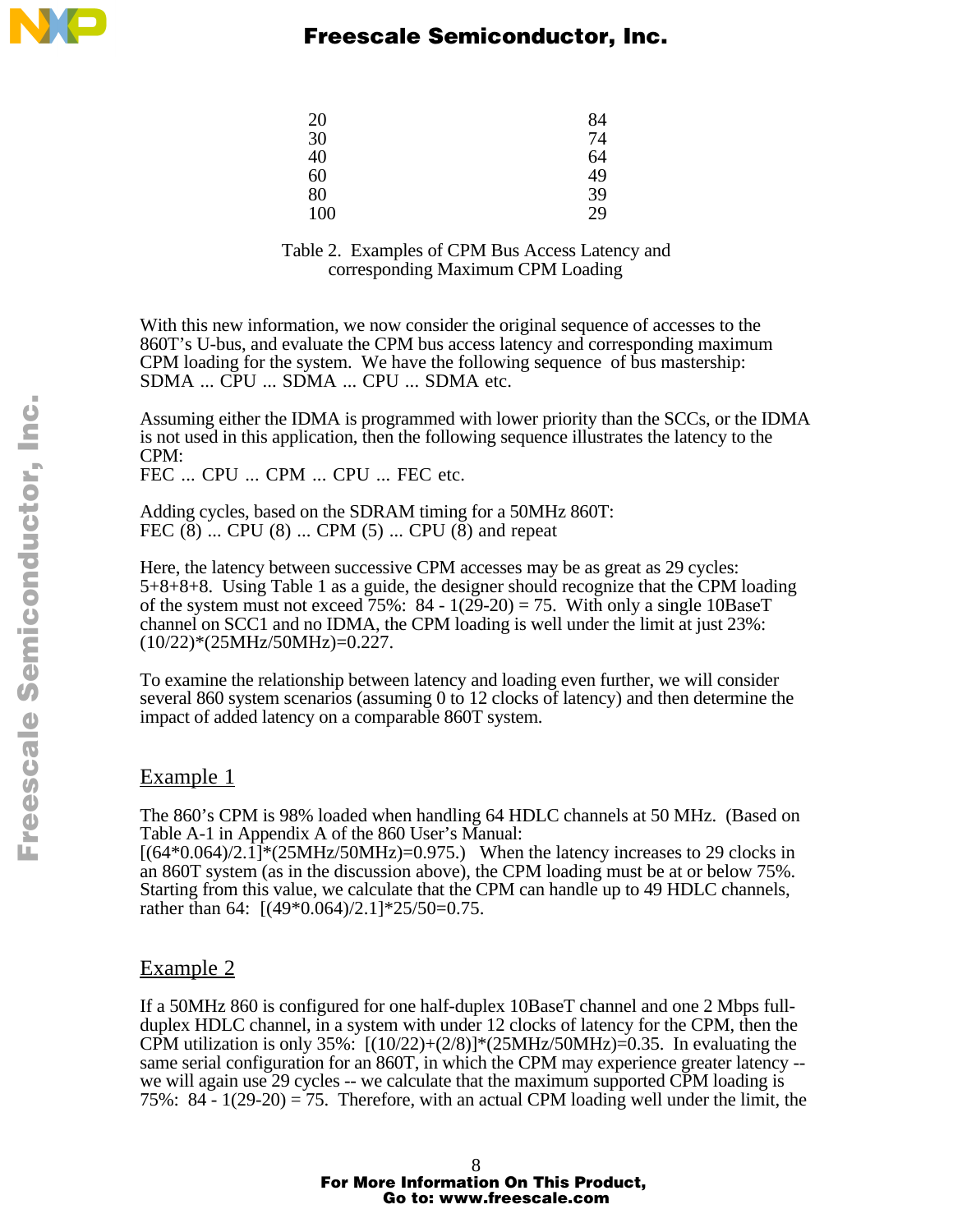

50MHz 860T will not experience a latency problem while supporting a CPM load consisting of one Ethernet channel and one 2Mbps HDLC channel, in addition to a Fast Ethernet channel. (Of course, the system must also have adequate bus bandwidth to support the aggregate data throughput.)

## Example 3

Some 860 designs might include an external master, such as a PCI bridge device, on the **MPC8xx** bus. Just like the 860's internal masters, this device must arbitrate for access to the system bus in order to access the memory subsystem. From the perspective of the CPM, the external master adds latency and therefore reduces the system's maximum supported CPM loading.

When the 860's SIU Module Configuration Register (SIUMCR) is programmed for internal arbitration, the external master's arbitration request priority may be set anywhere from 7 for highest priority to 0 for lowest priority. Assuming priority level 6 is used (as in the case of Tundra's Q-Span PCI bridge device), the external master always has higher priority than the 860's internal masters (with the exception of the refresh controller). Furthermore, once the 860's internal arbiter grants the bus to the requesting external master, the external device may maintain assertion of the  $BB^*$  (Bus Busy) signal and keep control of the external bus indefinitely.

Therefore, the designer should incorporate external logic in the interface to the external master to ensure that this device will yield the bus before causing serial channel underruns or overruns or starving the CPU. Once a limitation is placed on the number of cycles during which the external master may continuously control the bus, the user can calculate the latency that the CPM will experience when the external master is an active part of the system.

The following sequence of external bus master mastership characterizes an 860T system with a bursting external master (denoted as EXT) that is permitted only one burst transaction during each bus tenure. You will notice that the round-robin of internal masters continues despite the presence of an external master which alters the external bus mastership sequence.

FEC (8) ... EXT (8) ... CPU (8) ... EXT (8) ... CPM (5) ... EXT (8) ... ... CPU (8) ... EXT (8) ... and repeat

In this scenario, the CPM may experience a latency as great as 61 cycles from one bus access to the next, during a time when multiple masters -- including the external master - have bus access requests:  $5+8+8+8+8+8+8=61$ . Consulting Table 1, we determine that the maximum CPM loading for this system is 48%:  $54 - 0.5(61-50) = 48.5$ . To provide one example of the capacity of the CPM under these loading conditions, the following equation illustrates that a 50MHz 860T can support one T1 and 2 HDLC channels at 768kbps each and still be less than 48% loaded:  $[(24*0.064)/2.1+(2*0.768)/8)]*(25MHz/50MHz)=0.46$ 

# **Conclusion**

The impact of the boundary conditions and worst-case scenarios described in this paper will be reduced in future 860T designs with the help of enhancements to the current 860T.